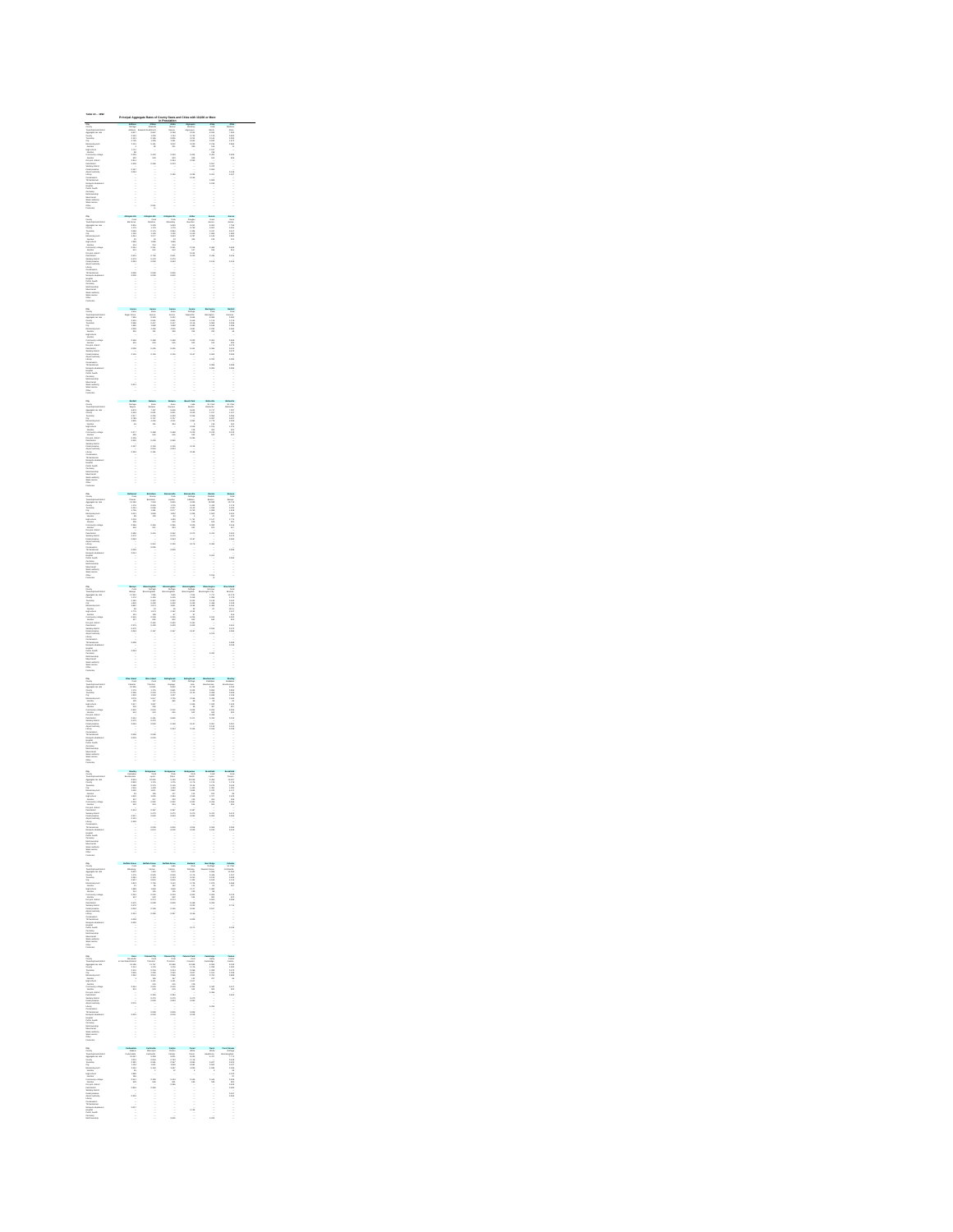| o Alabah Katalung Katalung Katalung Katalung Katalung Katalung Katalung Katalung Katalung Katalung K | الاستناطات والمسابر والمسابي والمسابر والمسابر والاستراطات والمسابر والمسابر والمسابر والمسابر والمسابر والمسابر والمسابر والمسابر والمسابر والمسابر والمسابر والمسابر والمسابر والمسابر والمسابر والمسابر والمسابر والمسابر و |  |                                                                                                                                                                                                                                                                                                                     | $\mathbb{R}^n$ , and a second component of the second contribution of the second contribution of the second contribution of the second contribution of the second contribution of the second contribution of the second contribut |  |
|------------------------------------------------------------------------------------------------------|--------------------------------------------------------------------------------------------------------------------------------------------------------------------------------------------------------------------------------|--|---------------------------------------------------------------------------------------------------------------------------------------------------------------------------------------------------------------------------------------------------------------------------------------------------------------------|-----------------------------------------------------------------------------------------------------------------------------------------------------------------------------------------------------------------------------------|--|
|                                                                                                      |                                                                                                                                                                                                                                |  |                                                                                                                                                                                                                                                                                                                     |                                                                                                                                                                                                                                   |  |
|                                                                                                      |                                                                                                                                                                                                                                |  |                                                                                                                                                                                                                                                                                                                     |                                                                                                                                                                                                                                   |  |
|                                                                                                      |                                                                                                                                                                                                                                |  |                                                                                                                                                                                                                                                                                                                     |                                                                                                                                                                                                                                   |  |
|                                                                                                      |                                                                                                                                                                                                                                |  |                                                                                                                                                                                                                                                                                                                     |                                                                                                                                                                                                                                   |  |
|                                                                                                      |                                                                                                                                                                                                                                |  |                                                                                                                                                                                                                                                                                                                     |                                                                                                                                                                                                                                   |  |
|                                                                                                      |                                                                                                                                                                                                                                |  |                                                                                                                                                                                                                                                                                                                     |                                                                                                                                                                                                                                   |  |
|                                                                                                      |                                                                                                                                                                                                                                |  |                                                                                                                                                                                                                                                                                                                     |                                                                                                                                                                                                                                   |  |
|                                                                                                      |                                                                                                                                                                                                                                |  |                                                                                                                                                                                                                                                                                                                     |                                                                                                                                                                                                                                   |  |
|                                                                                                      |                                                                                                                                                                                                                                |  |                                                                                                                                                                                                                                                                                                                     |                                                                                                                                                                                                                                   |  |
|                                                                                                      |                                                                                                                                                                                                                                |  |                                                                                                                                                                                                                                                                                                                     |                                                                                                                                                                                                                                   |  |
|                                                                                                      |                                                                                                                                                                                                                                |  |                                                                                                                                                                                                                                                                                                                     |                                                                                                                                                                                                                                   |  |
|                                                                                                      |                                                                                                                                                                                                                                |  |                                                                                                                                                                                                                                                                                                                     |                                                                                                                                                                                                                                   |  |
|                                                                                                      |                                                                                                                                                                                                                                |  |                                                                                                                                                                                                                                                                                                                     |                                                                                                                                                                                                                                   |  |
|                                                                                                      |                                                                                                                                                                                                                                |  |                                                                                                                                                                                                                                                                                                                     |                                                                                                                                                                                                                                   |  |
|                                                                                                      |                                                                                                                                                                                                                                |  |                                                                                                                                                                                                                                                                                                                     |                                                                                                                                                                                                                                   |  |
|                                                                                                      |                                                                                                                                                                                                                                |  |                                                                                                                                                                                                                                                                                                                     |                                                                                                                                                                                                                                   |  |
|                                                                                                      |                                                                                                                                                                                                                                |  |                                                                                                                                                                                                                                                                                                                     |                                                                                                                                                                                                                                   |  |
|                                                                                                      |                                                                                                                                                                                                                                |  |                                                                                                                                                                                                                                                                                                                     |                                                                                                                                                                                                                                   |  |
|                                                                                                      |                                                                                                                                                                                                                                |  |                                                                                                                                                                                                                                                                                                                     |                                                                                                                                                                                                                                   |  |
|                                                                                                      |                                                                                                                                                                                                                                |  |                                                                                                                                                                                                                                                                                                                     |                                                                                                                                                                                                                                   |  |
|                                                                                                      |                                                                                                                                                                                                                                |  |                                                                                                                                                                                                                                                                                                                     |                                                                                                                                                                                                                                   |  |
|                                                                                                      |                                                                                                                                                                                                                                |  |                                                                                                                                                                                                                                                                                                                     |                                                                                                                                                                                                                                   |  |
|                                                                                                      |                                                                                                                                                                                                                                |  |                                                                                                                                                                                                                                                                                                                     |                                                                                                                                                                                                                                   |  |
|                                                                                                      |                                                                                                                                                                                                                                |  |                                                                                                                                                                                                                                                                                                                     |                                                                                                                                                                                                                                   |  |
|                                                                                                      |                                                                                                                                                                                                                                |  |                                                                                                                                                                                                                                                                                                                     |                                                                                                                                                                                                                                   |  |
|                                                                                                      |                                                                                                                                                                                                                                |  | with a state of the control of the control of the state of the state of the state of the state of the state of                                                                                                                                                                                                      |                                                                                                                                                                                                                                   |  |
|                                                                                                      |                                                                                                                                                                                                                                |  |                                                                                                                                                                                                                                                                                                                     |                                                                                                                                                                                                                                   |  |
|                                                                                                      |                                                                                                                                                                                                                                |  |                                                                                                                                                                                                                                                                                                                     |                                                                                                                                                                                                                                   |  |
|                                                                                                      |                                                                                                                                                                                                                                |  |                                                                                                                                                                                                                                                                                                                     |                                                                                                                                                                                                                                   |  |
|                                                                                                      |                                                                                                                                                                                                                                |  |                                                                                                                                                                                                                                                                                                                     |                                                                                                                                                                                                                                   |  |
|                                                                                                      |                                                                                                                                                                                                                                |  |                                                                                                                                                                                                                                                                                                                     |                                                                                                                                                                                                                                   |  |
|                                                                                                      |                                                                                                                                                                                                                                |  |                                                                                                                                                                                                                                                                                                                     |                                                                                                                                                                                                                                   |  |
|                                                                                                      |                                                                                                                                                                                                                                |  |                                                                                                                                                                                                                                                                                                                     |                                                                                                                                                                                                                                   |  |
|                                                                                                      |                                                                                                                                                                                                                                |  |                                                                                                                                                                                                                                                                                                                     |                                                                                                                                                                                                                                   |  |
|                                                                                                      |                                                                                                                                                                                                                                |  |                                                                                                                                                                                                                                                                                                                     |                                                                                                                                                                                                                                   |  |
|                                                                                                      |                                                                                                                                                                                                                                |  |                                                                                                                                                                                                                                                                                                                     |                                                                                                                                                                                                                                   |  |
|                                                                                                      |                                                                                                                                                                                                                                |  |                                                                                                                                                                                                                                                                                                                     |                                                                                                                                                                                                                                   |  |
|                                                                                                      |                                                                                                                                                                                                                                |  |                                                                                                                                                                                                                                                                                                                     |                                                                                                                                                                                                                                   |  |
|                                                                                                      |                                                                                                                                                                                                                                |  |                                                                                                                                                                                                                                                                                                                     |                                                                                                                                                                                                                                   |  |
|                                                                                                      |                                                                                                                                                                                                                                |  |                                                                                                                                                                                                                                                                                                                     |                                                                                                                                                                                                                                   |  |
|                                                                                                      |                                                                                                                                                                                                                                |  |                                                                                                                                                                                                                                                                                                                     |                                                                                                                                                                                                                                   |  |
|                                                                                                      |                                                                                                                                                                                                                                |  |                                                                                                                                                                                                                                                                                                                     |                                                                                                                                                                                                                                   |  |
|                                                                                                      |                                                                                                                                                                                                                                |  |                                                                                                                                                                                                                                                                                                                     |                                                                                                                                                                                                                                   |  |
|                                                                                                      |                                                                                                                                                                                                                                |  |                                                                                                                                                                                                                                                                                                                     |                                                                                                                                                                                                                                   |  |
|                                                                                                      |                                                                                                                                                                                                                                |  | $\frac{1}{2}$ $\frac{1}{2}$ $\frac{1}{2}$ $\frac{1}{2}$ $\frac{1}{2}$ $\frac{1}{2}$ $\frac{1}{2}$ $\frac{1}{2}$ $\frac{1}{2}$ $\frac{1}{2}$ $\frac{1}{2}$ $\frac{1}{2}$ $\frac{1}{2}$ $\frac{1}{2}$ $\frac{1}{2}$ $\frac{1}{2}$ $\frac{1}{2}$ $\frac{1}{2}$ $\frac{1}{2}$ $\frac{1}{2}$ $\frac{1}{2}$ $\frac{1}{2}$ |                                                                                                                                                                                                                                   |  |
|                                                                                                      |                                                                                                                                                                                                                                |  |                                                                                                                                                                                                                                                                                                                     |                                                                                                                                                                                                                                   |  |
|                                                                                                      |                                                                                                                                                                                                                                |  |                                                                                                                                                                                                                                                                                                                     |                                                                                                                                                                                                                                   |  |
|                                                                                                      |                                                                                                                                                                                                                                |  |                                                                                                                                                                                                                                                                                                                     |                                                                                                                                                                                                                                   |  |
|                                                                                                      |                                                                                                                                                                                                                                |  |                                                                                                                                                                                                                                                                                                                     |                                                                                                                                                                                                                                   |  |
|                                                                                                      |                                                                                                                                                                                                                                |  |                                                                                                                                                                                                                                                                                                                     |                                                                                                                                                                                                                                   |  |
|                                                                                                      |                                                                                                                                                                                                                                |  |                                                                                                                                                                                                                                                                                                                     |                                                                                                                                                                                                                                   |  |
|                                                                                                      |                                                                                                                                                                                                                                |  |                                                                                                                                                                                                                                                                                                                     |                                                                                                                                                                                                                                   |  |
|                                                                                                      |                                                                                                                                                                                                                                |  |                                                                                                                                                                                                                                                                                                                     |                                                                                                                                                                                                                                   |  |
|                                                                                                      |                                                                                                                                                                                                                                |  |                                                                                                                                                                                                                                                                                                                     |                                                                                                                                                                                                                                   |  |
|                                                                                                      |                                                                                                                                                                                                                                |  |                                                                                                                                                                                                                                                                                                                     |                                                                                                                                                                                                                                   |  |
|                                                                                                      |                                                                                                                                                                                                                                |  |                                                                                                                                                                                                                                                                                                                     |                                                                                                                                                                                                                                   |  |
|                                                                                                      |                                                                                                                                                                                                                                |  |                                                                                                                                                                                                                                                                                                                     |                                                                                                                                                                                                                                   |  |
|                                                                                                      |                                                                                                                                                                                                                                |  |                                                                                                                                                                                                                                                                                                                     |                                                                                                                                                                                                                                   |  |
|                                                                                                      |                                                                                                                                                                                                                                |  |                                                                                                                                                                                                                                                                                                                     |                                                                                                                                                                                                                                   |  |
|                                                                                                      |                                                                                                                                                                                                                                |  |                                                                                                                                                                                                                                                                                                                     |                                                                                                                                                                                                                                   |  |
|                                                                                                      |                                                                                                                                                                                                                                |  |                                                                                                                                                                                                                                                                                                                     |                                                                                                                                                                                                                                   |  |
|                                                                                                      |                                                                                                                                                                                                                                |  |                                                                                                                                                                                                                                                                                                                     |                                                                                                                                                                                                                                   |  |
|                                                                                                      |                                                                                                                                                                                                                                |  |                                                                                                                                                                                                                                                                                                                     |                                                                                                                                                                                                                                   |  |
|                                                                                                      |                                                                                                                                                                                                                                |  |                                                                                                                                                                                                                                                                                                                     |                                                                                                                                                                                                                                   |  |
|                                                                                                      |                                                                                                                                                                                                                                |  |                                                                                                                                                                                                                                                                                                                     |                                                                                                                                                                                                                                   |  |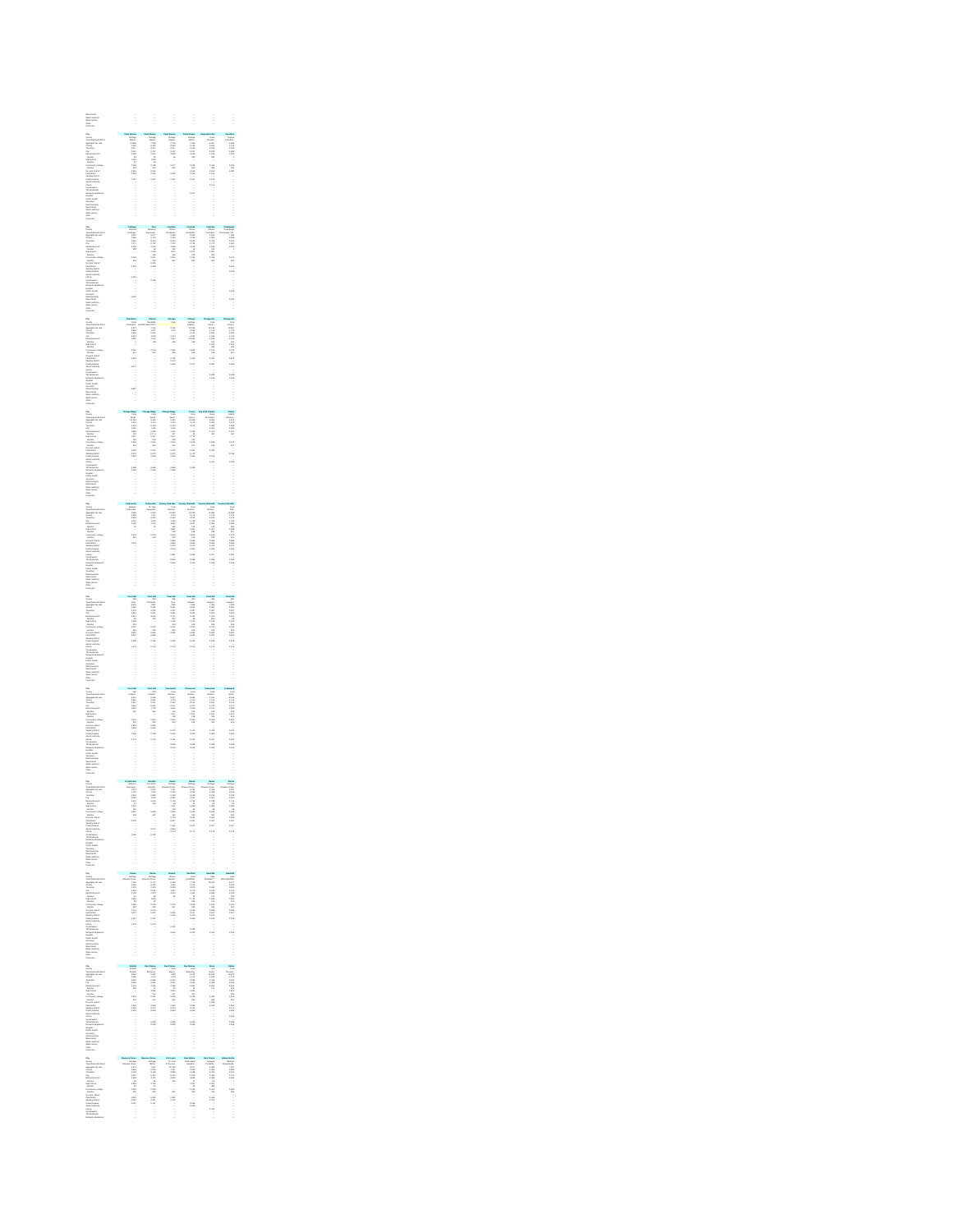| 2017,用的机能拉出来,而且在这里的时候,用的机能拉出来,也可以把它们的时候,而且也可以把它们的时候,而且也可以把它们的时候,而且 | والسفين والمسابر والمستقرض والسياسية والمستمر والمسابقة والمستقر والمستقرض والمسابر والمسابق المستقرض والمستقرر والمسابر | والمستقاط المراقب والمسابين والمسابين والمسابق والمسابق والمسابق والمسابق والمسابق والمسابق والمسابق والمسابق والمسابق والمسابق والمسابق والمسابق والمسابق والمسابق والمسابق والمسابق والمسابق والمسابق والمسابق والمسابق والم | سية المسابقة المسابقة المسابقة المسابقة المسابقة المسابقة المسابقة المسابقة المسابقة المسابقة المسابقة المسابقة المسابقة المسابقة المسابقة المسابقة المسابقة المسابقة المسابقة المسابقة المسابقة المسابقة المسابقة المسابقة ا |  |
|--------------------------------------------------------------------|--------------------------------------------------------------------------------------------------------------------------|--------------------------------------------------------------------------------------------------------------------------------------------------------------------------------------------------------------------------------|-------------------------------------------------------------------------------------------------------------------------------------------------------------------------------------------------------------------------------|--|
|                                                                    |                                                                                                                          |                                                                                                                                                                                                                                |                                                                                                                                                                                                                               |  |
|                                                                    |                                                                                                                          |                                                                                                                                                                                                                                |                                                                                                                                                                                                                               |  |
|                                                                    |                                                                                                                          |                                                                                                                                                                                                                                |                                                                                                                                                                                                                               |  |
|                                                                    |                                                                                                                          |                                                                                                                                                                                                                                |                                                                                                                                                                                                                               |  |
|                                                                    |                                                                                                                          |                                                                                                                                                                                                                                |                                                                                                                                                                                                                               |  |
|                                                                    |                                                                                                                          |                                                                                                                                                                                                                                |                                                                                                                                                                                                                               |  |
| THE STATE SECTION AND SERVER WAS SERVERED AND ALL AND ANY          |                                                                                                                          |                                                                                                                                                                                                                                |                                                                                                                                                                                                                               |  |
|                                                                    |                                                                                                                          |                                                                                                                                                                                                                                |                                                                                                                                                                                                                               |  |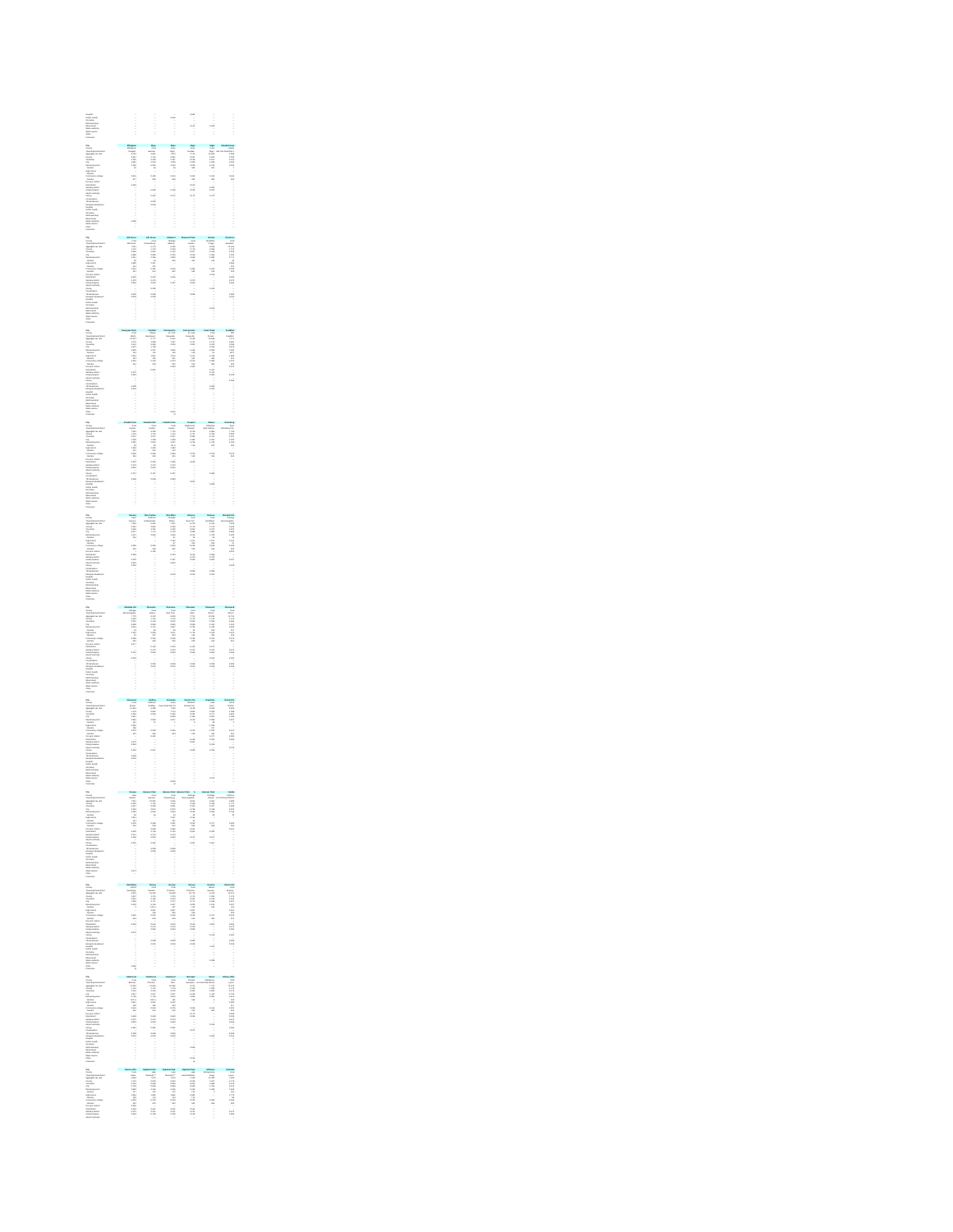|                                                                                                                       | <b><i><u><u>Altresses</u></u></i></b>                                                                                                                                                                                            | <b><i><u><u>Altress</u></u></i></b> |                                                                                                                                                                                                                                                                                                           |                                                                                                     |  |
|-----------------------------------------------------------------------------------------------------------------------|----------------------------------------------------------------------------------------------------------------------------------------------------------------------------------------------------------------------------------|-------------------------------------|-----------------------------------------------------------------------------------------------------------------------------------------------------------------------------------------------------------------------------------------------------------------------------------------------------------|-----------------------------------------------------------------------------------------------------|--|
|                                                                                                                       |                                                                                                                                                                                                                                  |                                     |                                                                                                                                                                                                                                                                                                           |                                                                                                     |  |
|                                                                                                                       |                                                                                                                                                                                                                                  |                                     |                                                                                                                                                                                                                                                                                                           |                                                                                                     |  |
|                                                                                                                       |                                                                                                                                                                                                                                  |                                     |                                                                                                                                                                                                                                                                                                           |                                                                                                     |  |
|                                                                                                                       | $\ldots$ . The construction of the construction of the construction of the construction of the construction of the construction of the construction of the construction of the construction of the construction of the construct |                                     | $\frac{1}{2}$ = $\frac{1}{2}$ = $\frac{1}{2}$ = $\frac{1}{2}$ = $\frac{1}{2}$ = $\frac{1}{2}$ = $\frac{1}{2}$ = $\frac{1}{2}$ = $\frac{1}{2}$ = $\frac{1}{2}$ = $\frac{1}{2}$ = $\frac{1}{2}$ = $\frac{1}{2}$ = $\frac{1}{2}$ = $\frac{1}{2}$ = $\frac{1}{2}$ = $\frac{1}{2}$ = $\frac{1}{2}$ = $\frac{1$ | $\label{eq:main}$                                                                                   |  |
|                                                                                                                       |                                                                                                                                                                                                                                  |                                     | 13333333333333                                                                                                                                                                                                                                                                                            |                                                                                                     |  |
|                                                                                                                       |                                                                                                                                                                                                                                  |                                     |                                                                                                                                                                                                                                                                                                           |                                                                                                     |  |
|                                                                                                                       |                                                                                                                                                                                                                                  |                                     |                                                                                                                                                                                                                                                                                                           |                                                                                                     |  |
|                                                                                                                       |                                                                                                                                                                                                                                  |                                     |                                                                                                                                                                                                                                                                                                           | a andl annatament and amount a suite and an and a state and an and a state and a state and an anti- |  |
|                                                                                                                       |                                                                                                                                                                                                                                  |                                     |                                                                                                                                                                                                                                                                                                           |                                                                                                     |  |
| <b>A THE SECOND AND AND AND ARRESTS OF A SECOND AND ALL AND AND ALL AND AND ALL AND AND AND AND ALL AND AND AND A</b> |                                                                                                                                                                                                                                  |                                     | The Control Communication of the communication of the control of the communication of the control of the control of the control of the control of the control of the control of the control of the control of the control of t                                                                            |                                                                                                     |  |
|                                                                                                                       |                                                                                                                                                                                                                                  |                                     |                                                                                                                                                                                                                                                                                                           |                                                                                                     |  |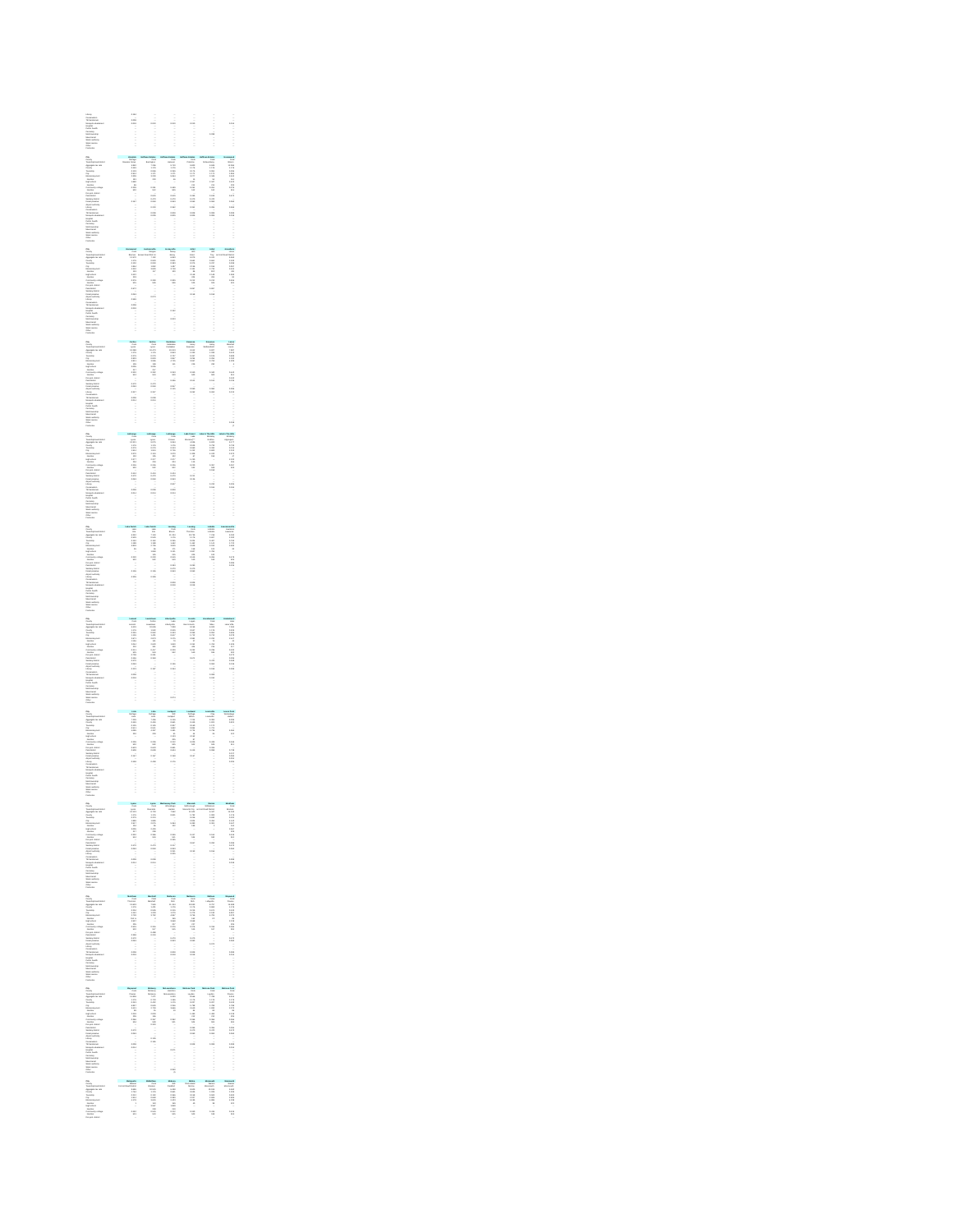|                                                                                                                                                                                                     |                                                                                                                        |                                                                                                                      | $\frac{1}{2}$                                                                                        |                                                                                                                                                                                                                                |
|-----------------------------------------------------------------------------------------------------------------------------------------------------------------------------------------------------|------------------------------------------------------------------------------------------------------------------------|----------------------------------------------------------------------------------------------------------------------|------------------------------------------------------------------------------------------------------|--------------------------------------------------------------------------------------------------------------------------------------------------------------------------------------------------------------------------------|
|                                                                                                                                                                                                     |                                                                                                                        |                                                                                                                      |                                                                                                      |                                                                                                                                                                                                                                |
|                                                                                                                                                                                                     |                                                                                                                        |                                                                                                                      |                                                                                                      |                                                                                                                                                                                                                                |
|                                                                                                                                                                                                     |                                                                                                                        |                                                                                                                      |                                                                                                      |                                                                                                                                                                                                                                |
|                                                                                                                                                                                                     |                                                                                                                        |                                                                                                                      |                                                                                                      |                                                                                                                                                                                                                                |
|                                                                                                                                                                                                     |                                                                                                                        |                                                                                                                      |                                                                                                      |                                                                                                                                                                                                                                |
|                                                                                                                                                                                                     |                                                                                                                        |                                                                                                                      |                                                                                                      |                                                                                                                                                                                                                                |
|                                                                                                                                                                                                     |                                                                                                                        |                                                                                                                      |                                                                                                      |                                                                                                                                                                                                                                |
|                                                                                                                                                                                                     |                                                                                                                        |                                                                                                                      |                                                                                                      |                                                                                                                                                                                                                                |
|                                                                                                                                                                                                     |                                                                                                                        |                                                                                                                      |                                                                                                      |                                                                                                                                                                                                                                |
|                                                                                                                                                                                                     |                                                                                                                        |                                                                                                                      |                                                                                                      |                                                                                                                                                                                                                                |
|                                                                                                                                                                                                     |                                                                                                                        |                                                                                                                      |                                                                                                      |                                                                                                                                                                                                                                |
|                                                                                                                                                                                                     |                                                                                                                        |                                                                                                                      |                                                                                                      |                                                                                                                                                                                                                                |
|                                                                                                                                                                                                     |                                                                                                                        |                                                                                                                      |                                                                                                      |                                                                                                                                                                                                                                |
|                                                                                                                                                                                                     |                                                                                                                        |                                                                                                                      |                                                                                                      |                                                                                                                                                                                                                                |
|                                                                                                                                                                                                     |                                                                                                                        |                                                                                                                      |                                                                                                      |                                                                                                                                                                                                                                |
|                                                                                                                                                                                                     |                                                                                                                        |                                                                                                                      |                                                                                                      |                                                                                                                                                                                                                                |
|                                                                                                                                                                                                     |                                                                                                                        |                                                                                                                      |                                                                                                      |                                                                                                                                                                                                                                |
|                                                                                                                                                                                                     |                                                                                                                        |                                                                                                                      |                                                                                                      |                                                                                                                                                                                                                                |
|                                                                                                                                                                                                     |                                                                                                                        |                                                                                                                      |                                                                                                      |                                                                                                                                                                                                                                |
|                                                                                                                                                                                                     |                                                                                                                        |                                                                                                                      |                                                                                                      |                                                                                                                                                                                                                                |
|                                                                                                                                                                                                     | المسابقة والمستقار والمسابقة والمسابقة والمسابقة والمسابقة والمسابقة والمسابقة والمسابقة والمسابقة والمسابقة والمسابقة |                                                                                                                      |                                                                                                      | المتواصلين والنافية والمستنا والمستنا والمسافي والمستقلة والمسافي والمستقلة والمستنبي والتناقص والتنافي والمستنبية والتنفيض والمستنبية والمستنبية والمستنبية والمستنبية والمستنبية والمستنبية والمستنبية والمستنبية والمستنبية |
|                                                                                                                                                                                                     |                                                                                                                        |                                                                                                                      |                                                                                                      |                                                                                                                                                                                                                                |
|                                                                                                                                                                                                     |                                                                                                                        |                                                                                                                      |                                                                                                      |                                                                                                                                                                                                                                |
|                                                                                                                                                                                                     |                                                                                                                        |                                                                                                                      |                                                                                                      |                                                                                                                                                                                                                                |
|                                                                                                                                                                                                     |                                                                                                                        |                                                                                                                      |                                                                                                      |                                                                                                                                                                                                                                |
|                                                                                                                                                                                                     |                                                                                                                        |                                                                                                                      |                                                                                                      |                                                                                                                                                                                                                                |
|                                                                                                                                                                                                     |                                                                                                                        |                                                                                                                      |                                                                                                      |                                                                                                                                                                                                                                |
|                                                                                                                                                                                                     |                                                                                                                        |                                                                                                                      |                                                                                                      |                                                                                                                                                                                                                                |
|                                                                                                                                                                                                     |                                                                                                                        |                                                                                                                      |                                                                                                      |                                                                                                                                                                                                                                |
|                                                                                                                                                                                                     |                                                                                                                        |                                                                                                                      |                                                                                                      |                                                                                                                                                                                                                                |
|                                                                                                                                                                                                     |                                                                                                                        |                                                                                                                      |                                                                                                      |                                                                                                                                                                                                                                |
|                                                                                                                                                                                                     |                                                                                                                        |                                                                                                                      |                                                                                                      |                                                                                                                                                                                                                                |
|                                                                                                                                                                                                     |                                                                                                                        |                                                                                                                      |                                                                                                      |                                                                                                                                                                                                                                |
|                                                                                                                                                                                                     |                                                                                                                        |                                                                                                                      |                                                                                                      |                                                                                                                                                                                                                                |
|                                                                                                                                                                                                     |                                                                                                                        |                                                                                                                      |                                                                                                      |                                                                                                                                                                                                                                |
|                                                                                                                                                                                                     |                                                                                                                        |                                                                                                                      |                                                                                                      |                                                                                                                                                                                                                                |
|                                                                                                                                                                                                     |                                                                                                                        |                                                                                                                      |                                                                                                      |                                                                                                                                                                                                                                |
|                                                                                                                                                                                                     |                                                                                                                        |                                                                                                                      |                                                                                                      |                                                                                                                                                                                                                                |
|                                                                                                                                                                                                     |                                                                                                                        |                                                                                                                      |                                                                                                      |                                                                                                                                                                                                                                |
|                                                                                                                                                                                                     |                                                                                                                        |                                                                                                                      |                                                                                                      |                                                                                                                                                                                                                                |
|                                                                                                                                                                                                     |                                                                                                                        |                                                                                                                      |                                                                                                      |                                                                                                                                                                                                                                |
|                                                                                                                                                                                                     |                                                                                                                        |                                                                                                                      |                                                                                                      |                                                                                                                                                                                                                                |
|                                                                                                                                                                                                     |                                                                                                                        |                                                                                                                      |                                                                                                      |                                                                                                                                                                                                                                |
|                                                                                                                                                                                                     |                                                                                                                        |                                                                                                                      |                                                                                                      |                                                                                                                                                                                                                                |
|                                                                                                                                                                                                     |                                                                                                                        |                                                                                                                      |                                                                                                      |                                                                                                                                                                                                                                |
|                                                                                                                                                                                                     |                                                                                                                        |                                                                                                                      |                                                                                                      |                                                                                                                                                                                                                                |
|                                                                                                                                                                                                     |                                                                                                                        |                                                                                                                      |                                                                                                      |                                                                                                                                                                                                                                |
|                                                                                                                                                                                                     |                                                                                                                        |                                                                                                                      |                                                                                                      |                                                                                                                                                                                                                                |
|                                                                                                                                                                                                     |                                                                                                                        |                                                                                                                      |                                                                                                      |                                                                                                                                                                                                                                |
| 1992年,1993年,1999年,1999年,1999年,1999年,1999年,1999年,1999年,1999年,1999年,1999年,1999年,1999年,1999年,1999年,1999年,1999年,19<br>1992年,1999年,1999年,1999年,1999年,1999年,1999年,1999年,1999年,1999年,1999年,1999年,1999年,199 |                                                                                                                        |                                                                                                                      |                                                                                                      |                                                                                                                                                                                                                                |
|                                                                                                                                                                                                     |                                                                                                                        |                                                                                                                      |                                                                                                      |                                                                                                                                                                                                                                |
|                                                                                                                                                                                                     |                                                                                                                        |                                                                                                                      |                                                                                                      |                                                                                                                                                                                                                                |
|                                                                                                                                                                                                     |                                                                                                                        |                                                                                                                      |                                                                                                      |                                                                                                                                                                                                                                |
|                                                                                                                                                                                                     |                                                                                                                        |                                                                                                                      |                                                                                                      |                                                                                                                                                                                                                                |
|                                                                                                                                                                                                     |                                                                                                                        |                                                                                                                      |                                                                                                      |                                                                                                                                                                                                                                |
|                                                                                                                                                                                                     |                                                                                                                        |                                                                                                                      |                                                                                                      |                                                                                                                                                                                                                                |
|                                                                                                                                                                                                     |                                                                                                                        |                                                                                                                      |                                                                                                      |                                                                                                                                                                                                                                |
|                                                                                                                                                                                                     |                                                                                                                        |                                                                                                                      |                                                                                                      |                                                                                                                                                                                                                                |
|                                                                                                                                                                                                     |                                                                                                                        |                                                                                                                      |                                                                                                      |                                                                                                                                                                                                                                |
|                                                                                                                                                                                                     |                                                                                                                        |                                                                                                                      |                                                                                                      |                                                                                                                                                                                                                                |
|                                                                                                                                                                                                     | FARBERT SERIES TO THE TELL TO THE STREET OF THE SERIES AND THE STREET OF THE STREET OF THE STREET OF                   |                                                                                                                      |                                                                                                      |                                                                                                                                                                                                                                |
|                                                                                                                                                                                                     |                                                                                                                        | <b>RASHING AND REAL PROPERTY AND ASSESSED AT A STATE OF A STATE OF A STATE OF A STATE OF A STATE OF A STATE OF A</b> | 1989年1989年1988年,1989年,1999年,1999年,1999年,1999年,1999年,1999年,1999年,1999年,1999年,1999年,1999年,1999年,1999年, |                                                                                                                                                                                                                                |
|                                                                                                                                                                                                     |                                                                                                                        |                                                                                                                      |                                                                                                      |                                                                                                                                                                                                                                |
| E                                                                                                                                                                                                   | <b>Friday</b>                                                                                                          |                                                                                                                      |                                                                                                      |                                                                                                                                                                                                                                |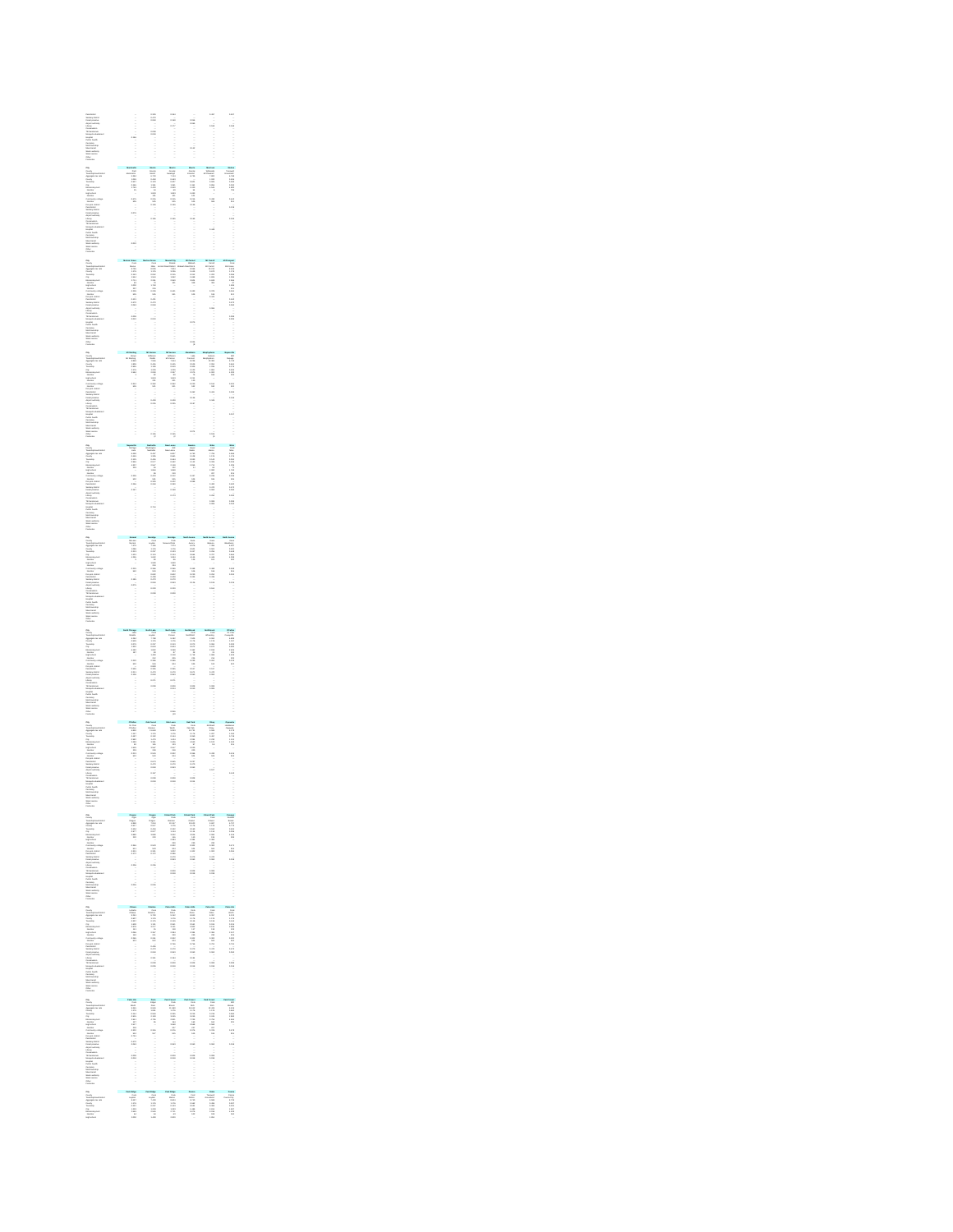|                                                                                                                | dasar a share a share a share a share a share a share a share a share a share a share a share and share a share of the |                                                                                                                |   |  |                                                                                                                                                                                               |
|----------------------------------------------------------------------------------------------------------------|------------------------------------------------------------------------------------------------------------------------|----------------------------------------------------------------------------------------------------------------|---|--|-----------------------------------------------------------------------------------------------------------------------------------------------------------------------------------------------|
|                                                                                                                |                                                                                                                        |                                                                                                                |   |  |                                                                                                                                                                                               |
|                                                                                                                |                                                                                                                        |                                                                                                                |   |  |                                                                                                                                                                                               |
|                                                                                                                |                                                                                                                        |                                                                                                                |   |  |                                                                                                                                                                                               |
|                                                                                                                |                                                                                                                        |                                                                                                                |   |  |                                                                                                                                                                                               |
|                                                                                                                |                                                                                                                        |                                                                                                                |   |  |                                                                                                                                                                                               |
|                                                                                                                |                                                                                                                        |                                                                                                                |   |  |                                                                                                                                                                                               |
|                                                                                                                |                                                                                                                        |                                                                                                                |   |  |                                                                                                                                                                                               |
|                                                                                                                |                                                                                                                        |                                                                                                                |   |  |                                                                                                                                                                                               |
|                                                                                                                |                                                                                                                        |                                                                                                                |   |  |                                                                                                                                                                                               |
|                                                                                                                |                                                                                                                        |                                                                                                                |   |  |                                                                                                                                                                                               |
|                                                                                                                |                                                                                                                        |                                                                                                                |   |  |                                                                                                                                                                                               |
|                                                                                                                |                                                                                                                        |                                                                                                                |   |  |                                                                                                                                                                                               |
|                                                                                                                |                                                                                                                        |                                                                                                                |   |  |                                                                                                                                                                                               |
|                                                                                                                |                                                                                                                        |                                                                                                                |   |  |                                                                                                                                                                                               |
|                                                                                                                |                                                                                                                        |                                                                                                                |   |  |                                                                                                                                                                                               |
|                                                                                                                |                                                                                                                        |                                                                                                                |   |  |                                                                                                                                                                                               |
|                                                                                                                |                                                                                                                        |                                                                                                                |   |  |                                                                                                                                                                                               |
|                                                                                                                |                                                                                                                        |                                                                                                                |   |  |                                                                                                                                                                                               |
|                                                                                                                |                                                                                                                        |                                                                                                                |   |  |                                                                                                                                                                                               |
|                                                                                                                |                                                                                                                        |                                                                                                                |   |  |                                                                                                                                                                                               |
|                                                                                                                |                                                                                                                        |                                                                                                                |   |  |                                                                                                                                                                                               |
|                                                                                                                |                                                                                                                        |                                                                                                                |   |  |                                                                                                                                                                                               |
|                                                                                                                |                                                                                                                        |                                                                                                                |   |  |                                                                                                                                                                                               |
|                                                                                                                |                                                                                                                        |                                                                                                                |   |  |                                                                                                                                                                                               |
|                                                                                                                |                                                                                                                        |                                                                                                                |   |  |                                                                                                                                                                                               |
|                                                                                                                |                                                                                                                        |                                                                                                                |   |  |                                                                                                                                                                                               |
|                                                                                                                |                                                                                                                        |                                                                                                                |   |  |                                                                                                                                                                                               |
|                                                                                                                |                                                                                                                        |                                                                                                                |   |  |                                                                                                                                                                                               |
|                                                                                                                |                                                                                                                        |                                                                                                                |   |  |                                                                                                                                                                                               |
|                                                                                                                |                                                                                                                        |                                                                                                                |   |  |                                                                                                                                                                                               |
|                                                                                                                |                                                                                                                        |                                                                                                                |   |  |                                                                                                                                                                                               |
|                                                                                                                |                                                                                                                        |                                                                                                                |   |  |                                                                                                                                                                                               |
|                                                                                                                |                                                                                                                        |                                                                                                                |   |  |                                                                                                                                                                                               |
|                                                                                                                |                                                                                                                        |                                                                                                                |   |  |                                                                                                                                                                                               |
|                                                                                                                |                                                                                                                        |                                                                                                                |   |  |                                                                                                                                                                                               |
|                                                                                                                |                                                                                                                        |                                                                                                                |   |  |                                                                                                                                                                                               |
|                                                                                                                |                                                                                                                        |                                                                                                                |   |  |                                                                                                                                                                                               |
|                                                                                                                |                                                                                                                        |                                                                                                                |   |  |                                                                                                                                                                                               |
|                                                                                                                |                                                                                                                        |                                                                                                                |   |  |                                                                                                                                                                                               |
|                                                                                                                |                                                                                                                        |                                                                                                                |   |  |                                                                                                                                                                                               |
|                                                                                                                |                                                                                                                        |                                                                                                                |   |  |                                                                                                                                                                                               |
|                                                                                                                |                                                                                                                        |                                                                                                                |   |  |                                                                                                                                                                                               |
|                                                                                                                |                                                                                                                        |                                                                                                                |   |  |                                                                                                                                                                                               |
|                                                                                                                |                                                                                                                        |                                                                                                                |   |  |                                                                                                                                                                                               |
|                                                                                                                |                                                                                                                        |                                                                                                                |   |  |                                                                                                                                                                                               |
|                                                                                                                |                                                                                                                        |                                                                                                                |   |  |                                                                                                                                                                                               |
|                                                                                                                |                                                                                                                        |                                                                                                                |   |  |                                                                                                                                                                                               |
|                                                                                                                |                                                                                                                        |                                                                                                                |   |  |                                                                                                                                                                                               |
|                                                                                                                |                                                                                                                        |                                                                                                                |   |  |                                                                                                                                                                                               |
|                                                                                                                |                                                                                                                        |                                                                                                                |   |  |                                                                                                                                                                                               |
|                                                                                                                |                                                                                                                        |                                                                                                                |   |  |                                                                                                                                                                                               |
|                                                                                                                |                                                                                                                        |                                                                                                                |   |  |                                                                                                                                                                                               |
|                                                                                                                |                                                                                                                        |                                                                                                                |   |  |                                                                                                                                                                                               |
| THE STATE CONFIDENTIAL SECTION AND ALTERNATIVE CONFIDENTIAL SECTION AND ALTERNATIVE CONFIDENTIAL CONFIDENTIAL  |                                                                                                                        | barrants between the committee of the committee of the committee of the control of the control of the controll |   |  |                                                                                                                                                                                               |
|                                                                                                                |                                                                                                                        |                                                                                                                |   |  |                                                                                                                                                                                               |
|                                                                                                                |                                                                                                                        |                                                                                                                |   |  |                                                                                                                                                                                               |
|                                                                                                                |                                                                                                                        |                                                                                                                |   |  |                                                                                                                                                                                               |
|                                                                                                                |                                                                                                                        |                                                                                                                |   |  |                                                                                                                                                                                               |
|                                                                                                                |                                                                                                                        |                                                                                                                |   |  | $\frac{1}{2}$ , $\frac{1}{2}$ , $\frac{1}{2}$ , $\frac{1}{2}$ , $\frac{1}{2}$ , $\frac{1}{2}$ , $\frac{1}{2}$ , $\frac{1}{2}$ , $\frac{1}{2}$ , $\frac{1}{2}$ , $\frac{1}{2}$ , $\frac{1}{2}$ |
|                                                                                                                |                                                                                                                        |                                                                                                                |   |  |                                                                                                                                                                                               |
|                                                                                                                |                                                                                                                        |                                                                                                                |   |  |                                                                                                                                                                                               |
|                                                                                                                |                                                                                                                        |                                                                                                                |   |  |                                                                                                                                                                                               |
|                                                                                                                |                                                                                                                        |                                                                                                                |   |  |                                                                                                                                                                                               |
|                                                                                                                |                                                                                                                        |                                                                                                                |   |  |                                                                                                                                                                                               |
|                                                                                                                |                                                                                                                        |                                                                                                                |   |  |                                                                                                                                                                                               |
|                                                                                                                |                                                                                                                        |                                                                                                                |   |  |                                                                                                                                                                                               |
|                                                                                                                |                                                                                                                        |                                                                                                                |   |  |                                                                                                                                                                                               |
|                                                                                                                |                                                                                                                        |                                                                                                                |   |  |                                                                                                                                                                                               |
|                                                                                                                |                                                                                                                        |                                                                                                                |   |  |                                                                                                                                                                                               |
|                                                                                                                |                                                                                                                        |                                                                                                                |   |  |                                                                                                                                                                                               |
|                                                                                                                |                                                                                                                        |                                                                                                                |   |  |                                                                                                                                                                                               |
|                                                                                                                |                                                                                                                        |                                                                                                                |   |  |                                                                                                                                                                                               |
|                                                                                                                |                                                                                                                        |                                                                                                                |   |  |                                                                                                                                                                                               |
|                                                                                                                |                                                                                                                        |                                                                                                                |   |  |                                                                                                                                                                                               |
|                                                                                                                |                                                                                                                        |                                                                                                                |   |  |                                                                                                                                                                                               |
| THE REAL PROPERTY OF A PROPERTY THAN HE REAL PROPERTY AND ANNOUNCEMENT OF A PARTY OF A PARTY OF A PARTY OF A P |                                                                                                                        |                                                                                                                |   |  |                                                                                                                                                                                               |
|                                                                                                                | 1999 1999 1999 1999 1999 1999 1999 1999 1999 1999 1999 1999 1999 1999 1999 1999 1999 1999 1999 1999 1999 1999 1        | <b>REAL Action of NEWS Constitutions in the Constitution</b>                                                   | E |  | 1988 - 1989 - 1989 - 1989 - 1989 - 1989 - 1989 - 1989 - 1989 - 1989 - 1989 - 1989 - 1989 - 1989 - 1980 - 1980 -                                                                               |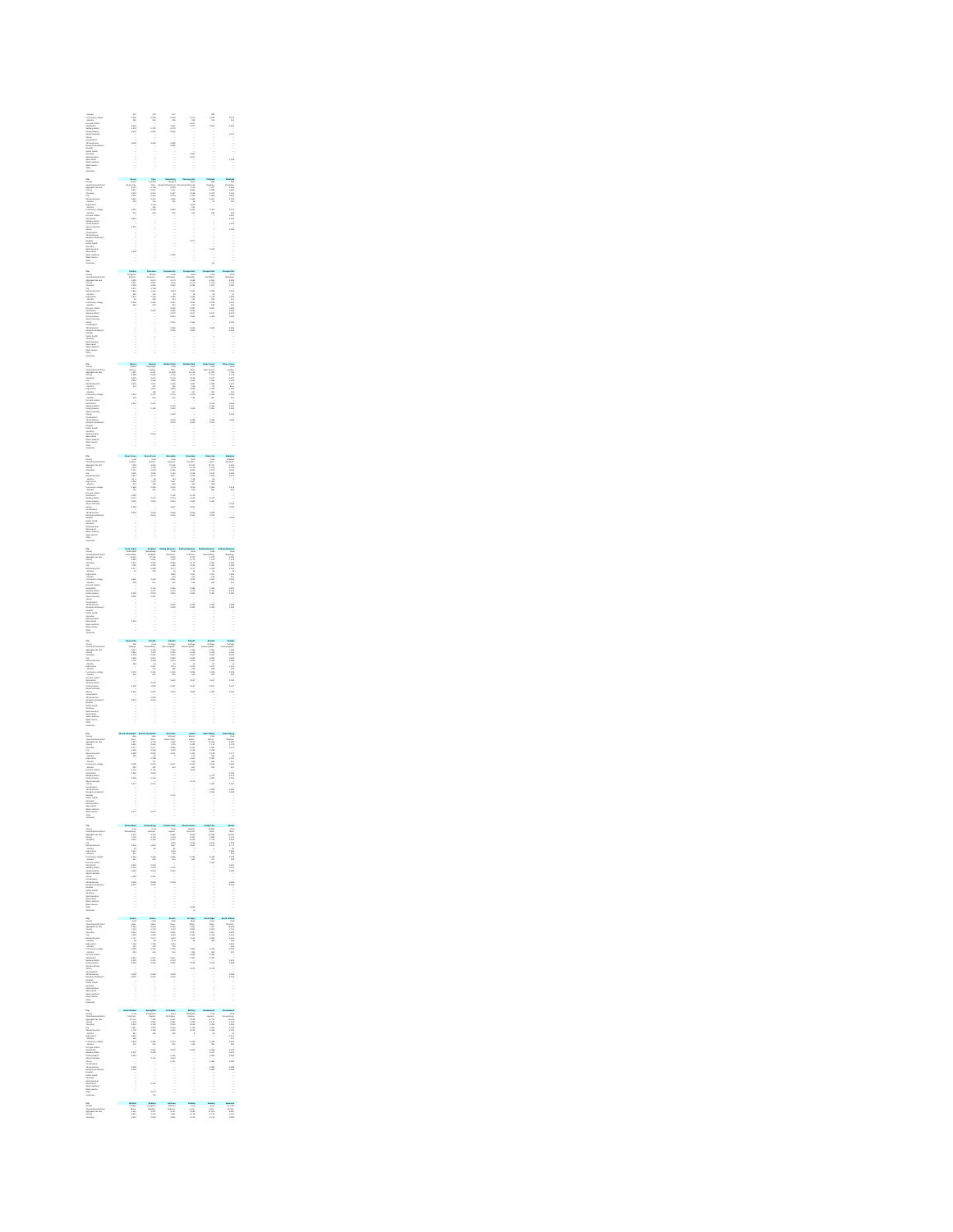| The Control of the Control of the Control of Control of the Control of the Control of the Control of the Control of the Control of the Control of the Control of the Control of the Control of the Control of the Control of t | and a second construction of the company of the contract of the contract of the contract of the contract of the contract of the contract of the contract of the contract of the contract of the contract of the contract of t | المناسب والتعامل المستوقف والمستوق والمسابس والمستقر المستوات والمستوات والمسابق المستقر المستقر والمسابق المستقر والمستقرح | المستقطعة المستقطعة المستقطعة المستقطعة المستقطعة المستقطعة المستقطعة المستقطعة المستقطعة المستقطعة المستقطعة المستق | بينتين والمسافير والمستقر والمستقر والمستقر والمستقر والمراقص والمستقر والمستقر والمسائل والمستقر والمستقرر والمستقرر |                                                                                                      |
|--------------------------------------------------------------------------------------------------------------------------------------------------------------------------------------------------------------------------------|-------------------------------------------------------------------------------------------------------------------------------------------------------------------------------------------------------------------------------|-----------------------------------------------------------------------------------------------------------------------------|----------------------------------------------------------------------------------------------------------------------|-----------------------------------------------------------------------------------------------------------------------|------------------------------------------------------------------------------------------------------|
|                                                                                                                                                                                                                                |                                                                                                                                                                                                                               |                                                                                                                             |                                                                                                                      |                                                                                                                       |                                                                                                      |
|                                                                                                                                                                                                                                |                                                                                                                                                                                                                               |                                                                                                                             |                                                                                                                      |                                                                                                                       |                                                                                                      |
|                                                                                                                                                                                                                                |                                                                                                                                                                                                                               |                                                                                                                             |                                                                                                                      |                                                                                                                       |                                                                                                      |
|                                                                                                                                                                                                                                |                                                                                                                                                                                                                               |                                                                                                                             |                                                                                                                      |                                                                                                                       |                                                                                                      |
|                                                                                                                                                                                                                                |                                                                                                                                                                                                                               |                                                                                                                             |                                                                                                                      |                                                                                                                       |                                                                                                      |
|                                                                                                                                                                                                                                |                                                                                                                                                                                                                               |                                                                                                                             |                                                                                                                      |                                                                                                                       |                                                                                                      |
|                                                                                                                                                                                                                                |                                                                                                                                                                                                                               |                                                                                                                             |                                                                                                                      |                                                                                                                       | 1970年,1982年,1982年,1982年,1982年,1982年,1982年,1982年,1982年,1982年,1982年,1982年,1982年,1982年,1982年,1982年,1982 |
|                                                                                                                                                                                                                                |                                                                                                                                                                                                                               |                                                                                                                             |                                                                                                                      |                                                                                                                       |                                                                                                      |